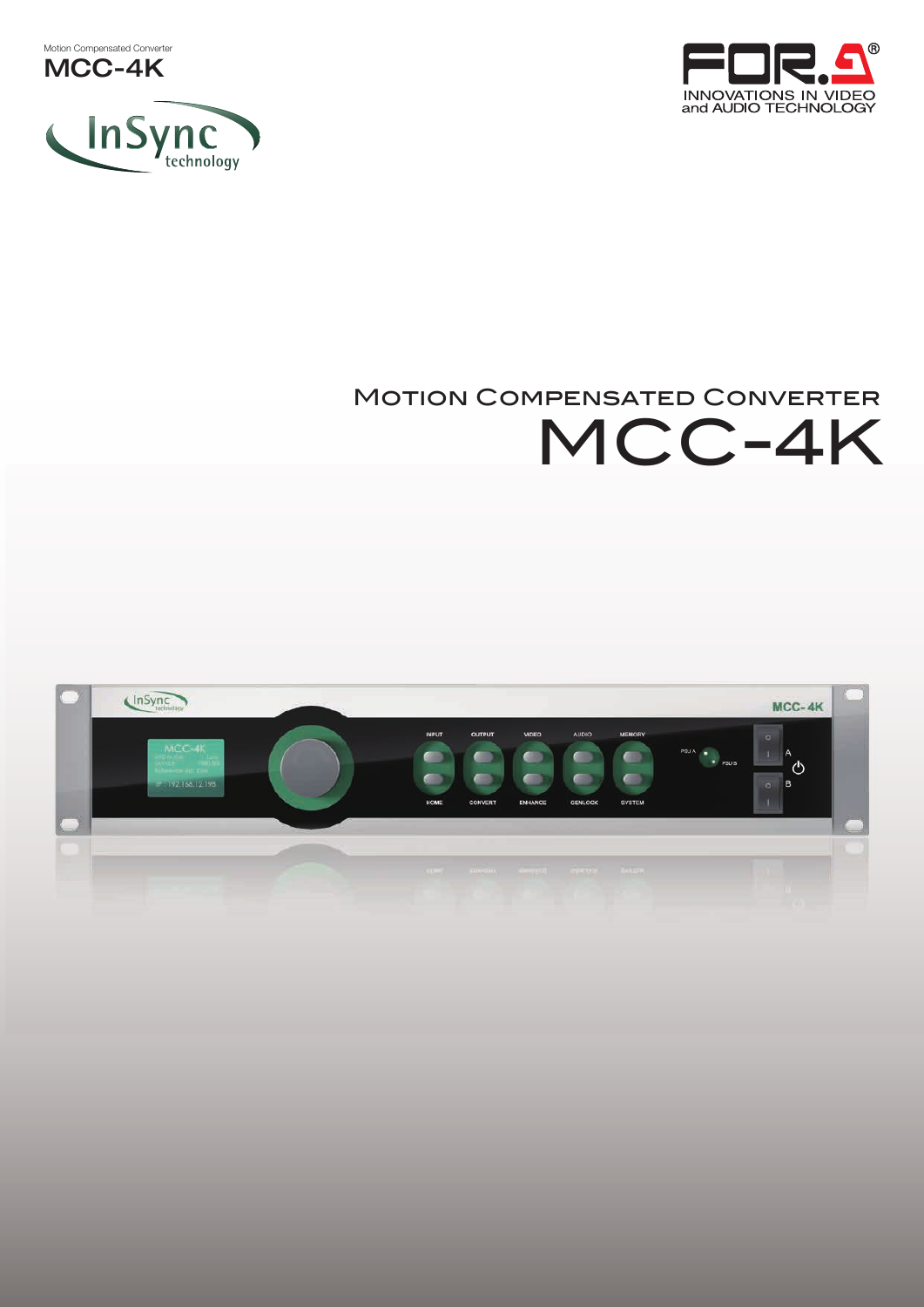The MCC-4K is a universal standards converter providing exceptional quality frame rate and format conversion for UHD/3G/HD signals. MCC-4K offers support for quad link 3G-SDI of two-Sample Interleaved (2SI) or Square Division (SQD) format as well as single link 12G/6G-SDI and SFP .connectivity

# UHD conversions

Motion compensated conversion from any UHD frame rate to any other UHD frame rate (4K  $\Leftrightarrow$  4K), with simultaneous UHD single link 12G/6G and UHD quad link 3G-SDI output, plus automatic detection of SMPTE ST425-5 (sample interleave input) and ITU-R BT.2020 colorimetry.

# **HD** conversions

Motion compensated conversion from any 3G/HD-SDI frame rate to any other 3G/HD-SDI frame rate, as well as up-conversion from 3G/HD to UHD and down-conversion UHD to 3G/HD.

# Applications

#### **Live UHD frame rate conversion**

MCC-4K is ideal for live frame rate conversion applications, where UHD content sourced at a chosen production frame rate needs to be converted to other frame rates for international contribution and distribution. International sports, concerts, breaking news and current affairs can all be simply and impeccably converted to the desired output format and frame rate.



## **HD/3G** to UHD up-conversion

MCC-4K is perfect for integrating HD and 3G content into UHD programming. Benefiting from proprietary aperture control for up-conversion with enhancement features, MCC-4K transforms 3G/HD content into superb UHD output, offering simultaneous 4K single link 12G/6G and 4K quad link (2SI and SQD).



Output UHD 59.94p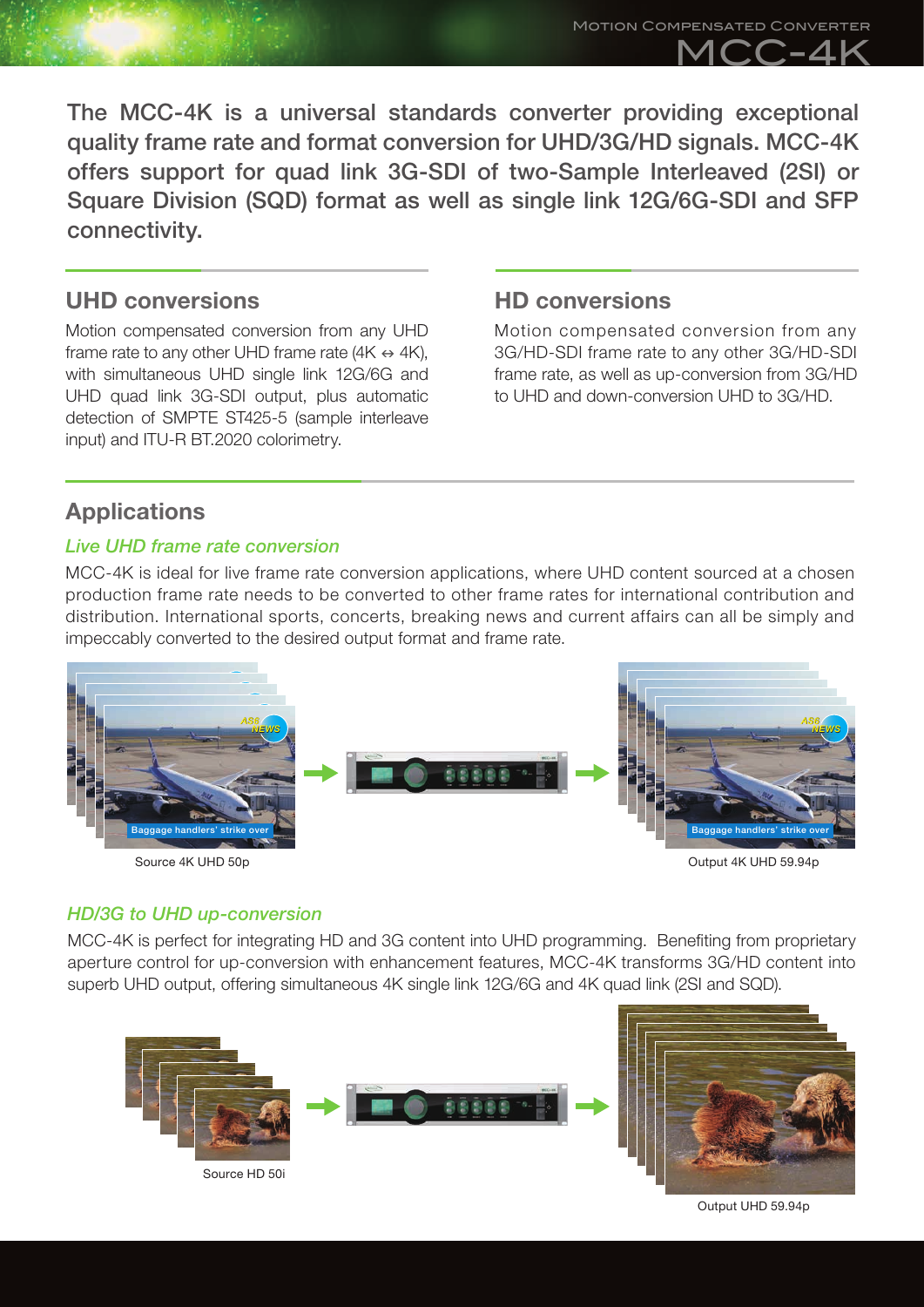#### **UHD** to HD/3G down-conversion

Simultaneous transmissions in UHD and HD are easy with MCC-4K. Simply configure UHD as input and choose the required HD standard output. ITU-R BT.2020 to ITU-R BT.709 conversion is available if required, as well as process amplifier and RGB color corrector.



#### **HD** to HD frame rate conversion

MCC-4K also operates as an 3G/HD motion compensated standards converter, allowing its rapid redeployment for all conversion applications. Availability of loop-through reference input with genlock phase control, and timecode conversions make the MCC-4K ideal for demanding live production environments.



# **Workflow support**

With both 12G/6G-SDI and SFP connectivity, as well as quad link 3G-SDI, MCC-4K can be used in a wide range of production and transmission environments, integrating simply into your workflow.

MCC-4K supports 16 channels of embedded PCM audio with a delay matched to the video delay, and straightforward tools enable audio channel remapping, synchronization and delay.

Control is available via an intuitive front panel, with video screen for confidence monitoring, with individual quadrants for square division output. Remote control is also offered via a clearly laid-out browser interface.

## **Key features**

- Superb quality motion compensated format and frame rate conversion for all HD. 3G and UHD signals.
- All frame rates from 23.98 to 60p supported, including interlaced and PsF formats.
- Automatic input detection of SMPTE ST425-5 (sample interleave input) and ITU-R BT.2020 .colorimetry
- Selectable 2SI or SQD output.
- 16 channels of embedded PCM audio with a delay matched to the video delay.
- Confidence display on front panel (individual quadrants for square division output).